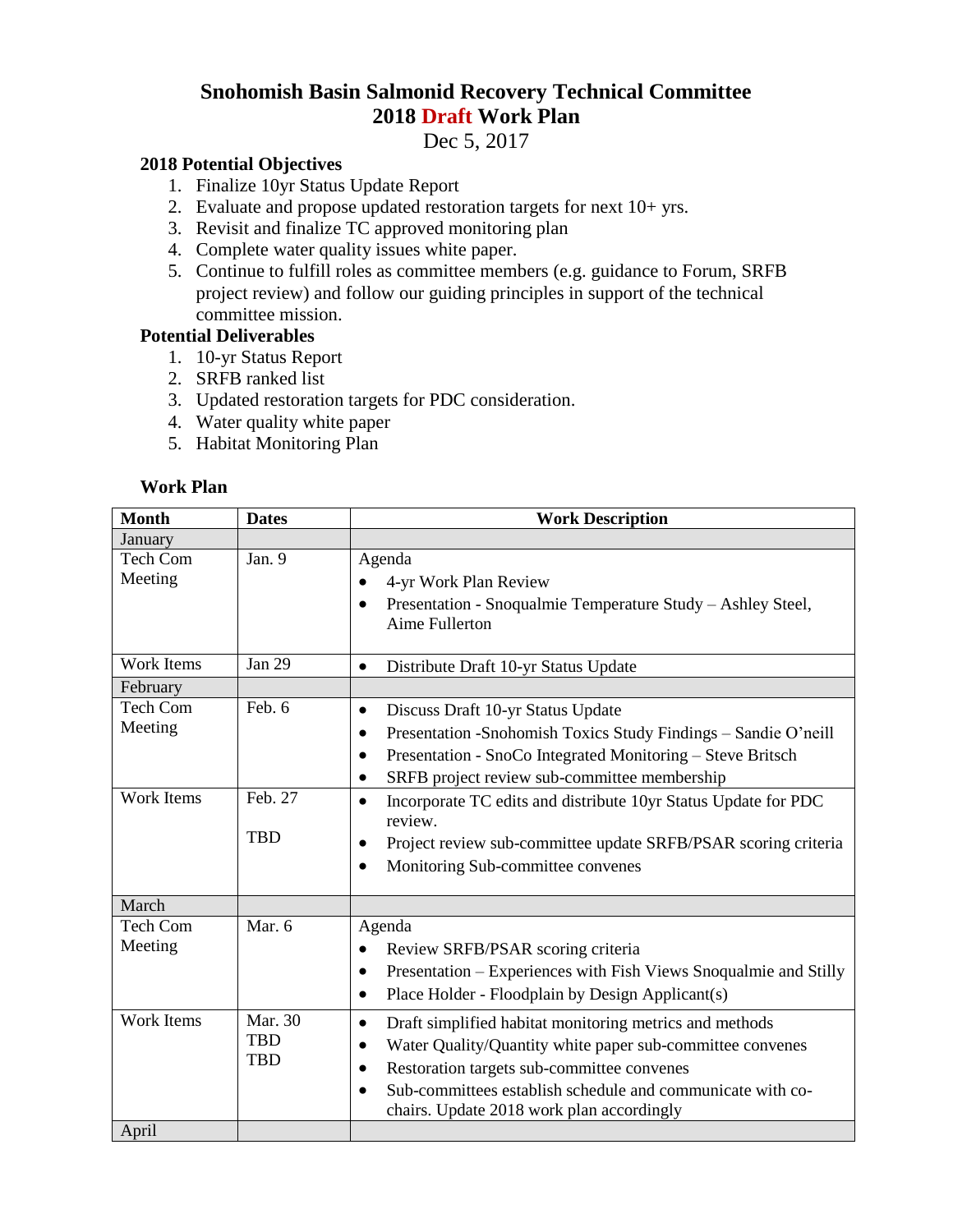| Tech Com<br>Meeting | Apr. 3     | Agenda<br>Presentation – SnoCo Fish Passage Priorities – Rob Schurman<br>$\bullet$               |
|---------------------|------------|--------------------------------------------------------------------------------------------------|
|                     |            | Draft monitoring plan review                                                                     |
|                     |            | Place Holder - Floodplain by Design Applicant(s)                                                 |
| Work Items          | Apr. 24    | Incorporate TC comments into draft monitoring plan and distribute<br>$\bullet$<br>final document |
|                     |            | Collate FbD comments via email as necessary<br>٠                                                 |
| May                 |            |                                                                                                  |
| Tech Com            | May 1      | Agenda                                                                                           |
| Meeting             |            | TC approve monitoring plan                                                                       |
|                     |            | Presentation - Fish In/Out - Tulalip                                                             |
|                     |            | Potential Presentation - Tolt River Update                                                       |
|                     |            | WQ White Paper check in                                                                          |
| Work Items          | May 3      | Present monitoring plan to Forum for approval<br>٠                                               |
|                     | <b>TBD</b> | Project Review sub-committee - SRFB/PSAR project site tour                                       |
|                     |            |                                                                                                  |
| June                |            |                                                                                                  |
| Tech Com            | Jun. 5     | Agenda                                                                                           |
| Meeting             |            | Potential Presentation - Pilchuck TMDL<br>$\bullet$                                              |
|                     |            | Restoration Target check in                                                                      |
| Work Items          | <b>TBD</b> | Project Review sub-committee Score and rank SRFB/PSAR<br>$\bullet$<br>applications               |
| July                |            |                                                                                                  |
| No Tech Com         |            |                                                                                                  |
| Meeting             |            |                                                                                                  |
| Work Items          | <b>TBD</b> | TC Approve SRFB project list through email<br>٠                                                  |
|                     |            | Sub-committee work on WQ and Restoration Target products                                         |
|                     |            |                                                                                                  |
| August              |            |                                                                                                  |
| No Tech Com         |            | Sub-committee work on WQ and Restoration Target products                                         |
| Meeting             |            |                                                                                                  |
| September           |            |                                                                                                  |
| Tech Com            | Sep. 6     | Agenda                                                                                           |
| Meeting             |            | Presentation – Smith Island Restoration Report                                                   |
|                     |            | Progress Report on WQ and Target work products                                                   |
|                     |            |                                                                                                  |
| Work Items          |            |                                                                                                  |
| October             |            |                                                                                                  |
| Tech Com            | Oct. 2     | Agenda                                                                                           |
| Meeting             |            | <b>Presentation -TBD</b><br>$\bullet$                                                            |
|                     |            | Reserve for WQ or Restoration Target products review as needed                                   |
| Work Items          |            |                                                                                                  |
| November            |            |                                                                                                  |
| Tech Com            | Nov. 6     | Agenda                                                                                           |